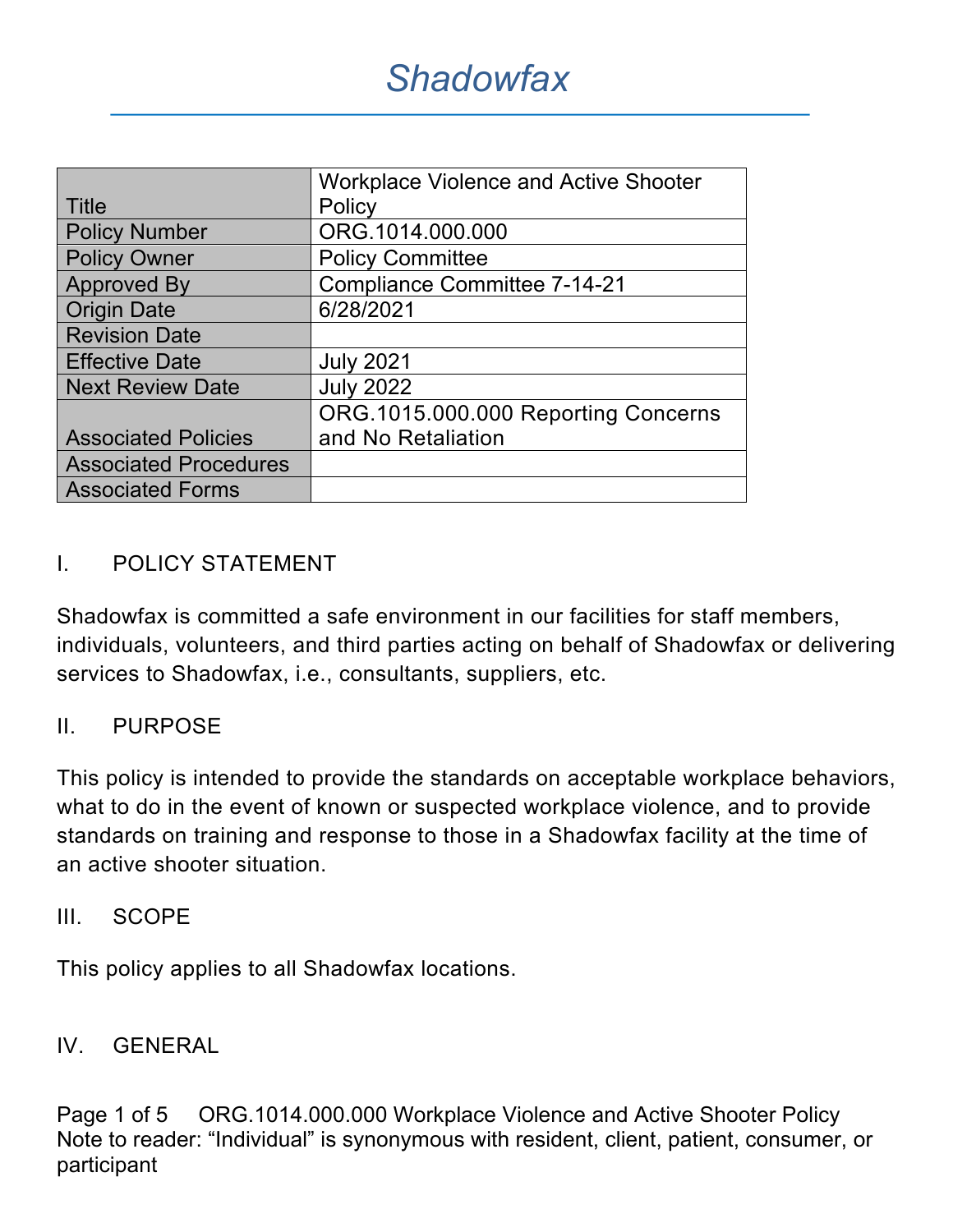This policy is based on the Shadowfax's organizational standards, and, for active shooter situations, is based on the U.S. Department of Homeland Security guidance for how to respond to an active shooter situation.

## V. POLICY

#### Workplace Violence

All staff members, individuals, and other parties in Shadowfax facilities should always be treated with courtesy and respect.

Staff members are expected to refrain from fighting, "horseplay" or other conduct that may be dangerous to others. Conduct that threatens, intimidates or coerces another staff member, individual, volunteer, business associate or other third party in a Shadowfax facility will not be tolerated. Shadowfax resources may not be used to threaten, stalk or harass anyone at or outside the workplace. Shadowfax treats threats coming from an abusive personal relationship as it does other forms of violence.

Indirect or direct threats of violence, incidents of actual violence and suspicious individuals or activities should be reported as soon as possible to the Human Resources (HR) department or a member of the Shadowfax management team. When reporting a threat or incident of violence, the reporter should be as specific and detailed as possible.

Staff members should not place themselves in peril, nor should they attempt to intercede during an incident.

Staff members should promptly inform the HR department of any protective or restraining orders they have obtained that lists the workplace as a protected area. Staff members are encouraged to report safety concerns with regard to intimate partner violence. Shadowfax will not retaliate against staff members making goodfaith reports. Shadowfax is committed to supporting victims of intimate partner violence by providing time off for reasons related to intimate partner violence.

Page 2 of 5 ORG.1014.000.000 Workplace Violence and Active Shooter Policy Note to reader: "Individual" is synonymous with resident, client, patient, consumer, or participant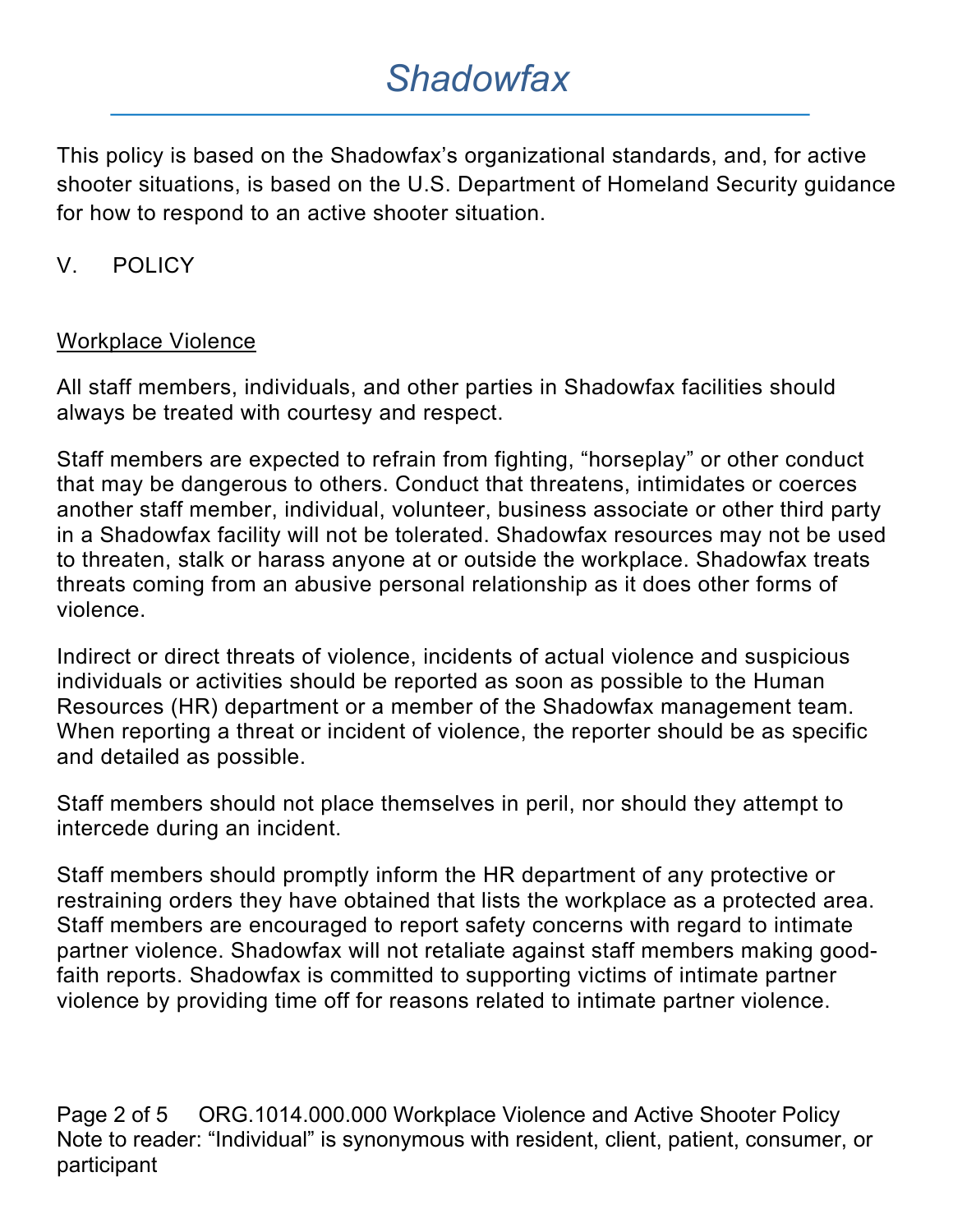## Active Shooter

The definition of an active shooter is a person actively engaged in killing or attempting to kill people in a confined and populated area. In most cases, active shooters use firearms and there is no pattern or method to their selection of victims. Realistically the event, which usually lasts under 15 minutes, will be over by the time law enforcement arrives. Responses in an active shooter situation have the goal of maximizing survivability, meaning you must act to evaluate the situation and determine if you are going to safely evacuate, hide and barricade, or fight, aka "RUN-HIDE-FIGHT".

Every Shadowfax location will maintain and disseminate active shooter procedures to:

- A. Staff Members
- B. Volunteers
- C. Third parties acting on behalf of Shadowfax or delivering services to Shadowfax who maintain a regular presence in our facilities
- D. Individuals receiving services from Shadowfax, or their responsible parties, as appropriate

The active shooter procedure will describe actions to be taken in the event of an active shooter situation in that Shadowfax facility, including at a minimum:

- A. How to respond to an active shooter situation using the RUN-HIDE-FIGHT model of first attempting to safely evacuate, if that cannot be done hide and barricade in place, or, as a last alternative, fight.
- B. Who to contact in the event of an active shooter situation.
- C. Post-situation actions such as notifying individuals families, handling media inquiries, cooperating with authorities, etc.

Staff members and volunteers shall be given active shooter response training as part of their orientation to Shadowfax and annually thereafter.

Each department providing services to individuals will include procedures for active shooter training and drills as part of their Emergency Disaster training and drills, see policy ORG.1005.000.00 Emergency Disaster Evacuation.

Page 3 of 5 ORG.1014.000.000 Workplace Violence and Active Shooter Policy Note to reader: "Individual" is synonymous with resident, client, patient, consumer, or participant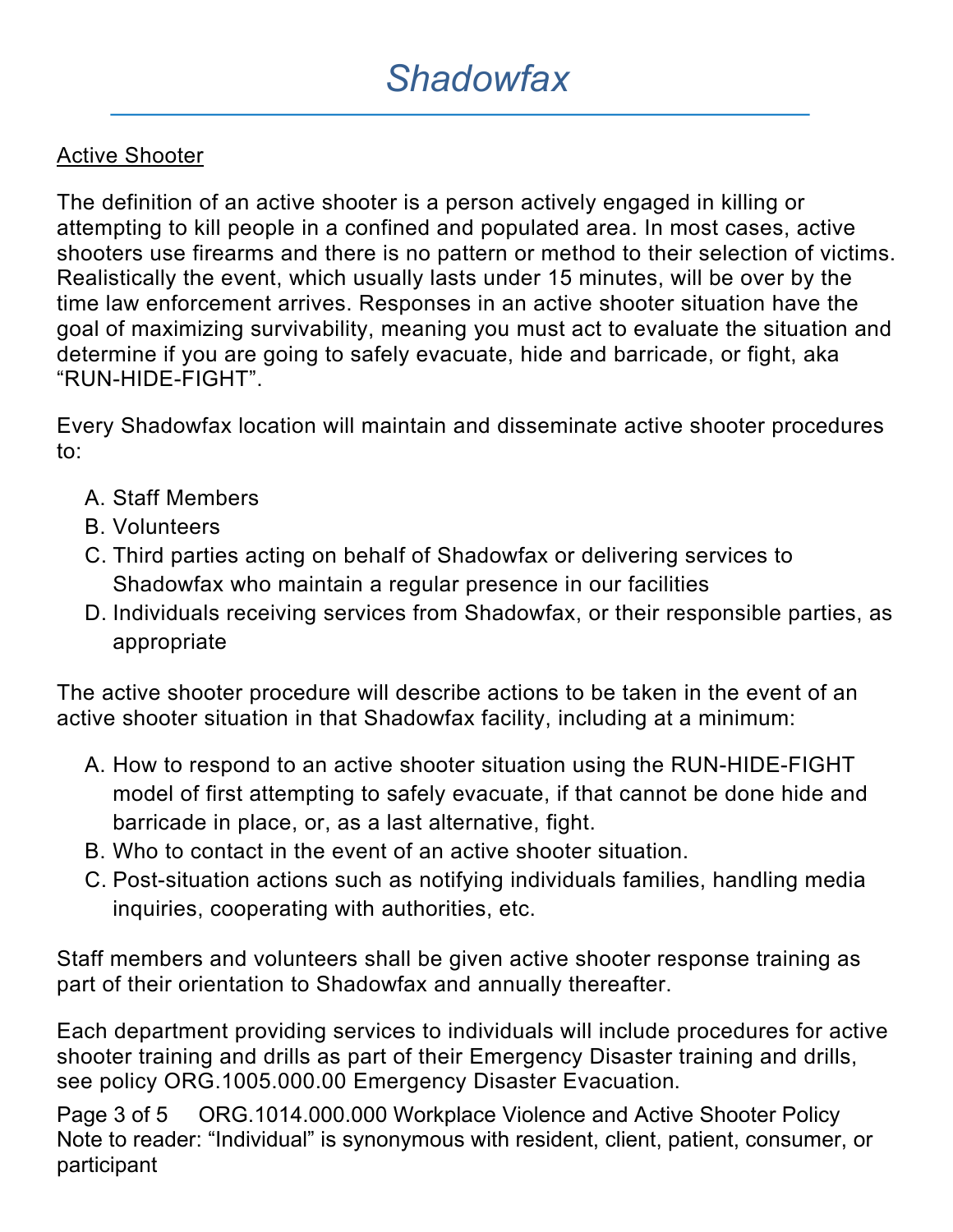Only designated and approved Shadowfax spokespeople may speak on behalf of Shadowfax, and all media inquiries should be directed to those spokespeople.

### Investigations and Enforcement

Shadowfax will promptly and thoroughly investigate all reports of threats of violence or incidents of actual violence and of suspicious individuals or activities. Shadowfax will not retaliate against staff members making good-faith reports of violence, threats or suspicious individuals or activities, see policy ORG.1015.000.000, Reporting Concerns and No Retaliation. To maintain workplace safety and the integrity of its investigation, Shadowfax may suspend staff members suspected of workplace violence or threats of violence, either with or without pay, pending investigation.

Allegations of threats of violence or incidents of actual violence that meet the standards outlined in Shadowfax's Incident Management policy will follow the policy's guidelines for reporting, response, and corrective action (see ORG.1007.000.000 Incident Management Policy).

Anyone found to be responsible for threats of or actual violence or other conduct that is in violation of these guidelines will be subject to prompt disciplinary action up to and including termination of employment.

Shadowfax encourages staff members to bring their disputes to the attention of their supervisors or the HR department before the situation escalates. Shadowfax will not discipline staff members for raising such concerns.

### VI. OVERSIGHT

Shadowfax's Compliance Committee or their designee(s) (the "Approved By") shall be in charge of the administration of this Policy. The Approved By responsibilities include:

**1.** Identifying the activities necessary to comply with this policy based on regulatory and program requirements.

Page 4 of 5 ORG.1014.000.000 Workplace Violence and Active Shooter Policy Note to reader: "Individual" is synonymous with resident, client, patient, consumer, or participant